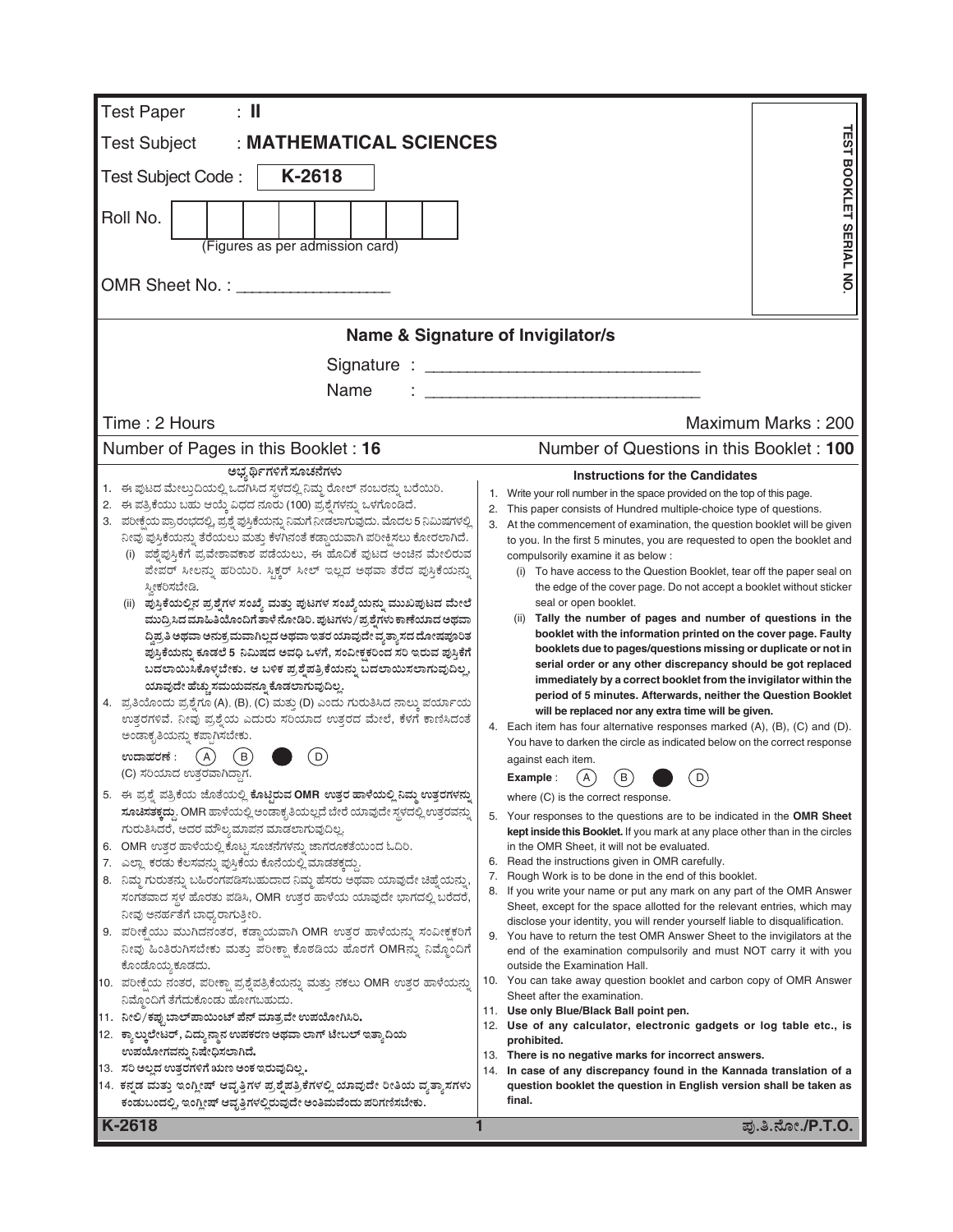### **Mathematical Sciences Paper – II**

- **Note :** This paper contains **hundred (100)** objective type questions of **two (2)** marks **each**. Answer **all** questions.
	- **1.** For all  $x > 0$ , the inequality  $e^x > x^t$  holds if and only if
		- (A)  $t > e^{-1}$  (B)  $t > e$
		- (C)  $t < e$  (D)  $t < e^{-1}$
	- **2.** Let the sequence  $\{x_{n}\}$  be defined by  $x_1 = 1$ ,  $x_2 = 2$  and  $x_{n+1} = x_n + x_{n-1}$ , for  $n \ge 2$ . Then  $\lim_{n\to\infty}\frac{\lambda_n}{n}$ n x →∞ x  $\frac{+1}{-}$  =

(A) 
$$
\frac{\sqrt{3}-1}{2}
$$
  
\n(B)  $\frac{1+\sqrt{2}}{2}$   
\n(C)  $\frac{1+\sqrt{3}}{2}$   
\n(D)  $\frac{1+\sqrt{5}}{2}$ 

- **3.**  $\lim_{n\to\infty} \prod_{k=1} \cos \frac{n}{2^k}$ n  $\lim_{n \to \infty} \prod_{k=1}^{n} \cos \frac{\pi}{2^{k}} =$  $\frac{1}{1}$  2 (A)  $\frac{\pi}{2}$  (B)  $\frac{2}{\pi}$ (B)  $\frac{2}{\pi}$ (C) 0 (D) 1
- **4.**  $\stackrel{1}{\textbf{-}}\!\!\int\limits_0^{\pi}\mathsf{x}^5\cos5$  $\pi$   $_{-\pi}$  $\int\limits_{-\pi}^{\pi} x^5 \cos 5x \, dx =$ (A) 1 (B)  $\pi$ (C)  $5\pi$  (D) 0
- **5.** Let  $f : \mathbb{R}^2 \to \mathbb{R}$  be some function. Then which one of the following statement is true ?
	- (A) If f is continuous at a point, then f has partial derivatives at that point
	- (B) If f has partial derivatives at a point, then f is continuous at that point
	- (C) If f has partial derivatives at a point, then f is differentiable at that point
	- (D) If f is differentiable at a point, then f has partial derivatives at that point

|                    | 6. The sum of the series<br>15  15  21  15  21  27 |  |                    |                                                                                                                        |
|--------------------|----------------------------------------------------|--|--------------------|------------------------------------------------------------------------------------------------------------------------|
|                    |                                                    |  |                    | $\frac{16}{16} + \frac{16}{16} \cdot \frac{11}{24} + \frac{11}{16} \cdot \frac{11}{24} \cdot \frac{11}{32} + \dots$ is |
| (A) $\frac{64}{9}$ |                                                    |  | (B) $\frac{47}{9}$ |                                                                                                                        |
| (C) $\frac{56}{9}$ |                                                    |  | (D) $\frac{55}{9}$ |                                                                                                                        |

**7.** The sum of the series

$$
1 + \frac{1}{3} + \frac{1}{5} + \frac{1}{7} - \frac{1}{2} - \frac{1}{4} + \frac{1}{9}
$$
  
+ 
$$
\frac{1}{11} + \frac{1}{13} + \frac{1}{15} - \frac{1}{6} - \frac{1}{8} + \dots
$$
 is  
(A)  $\frac{3}{2} \log 2$  (B)  $\frac{5}{2} \log 2$   
(C)  $\frac{1}{2} \log 2$  (D)  $\log \sqrt[3]{2}$ 

**Paper II 2 K-2618**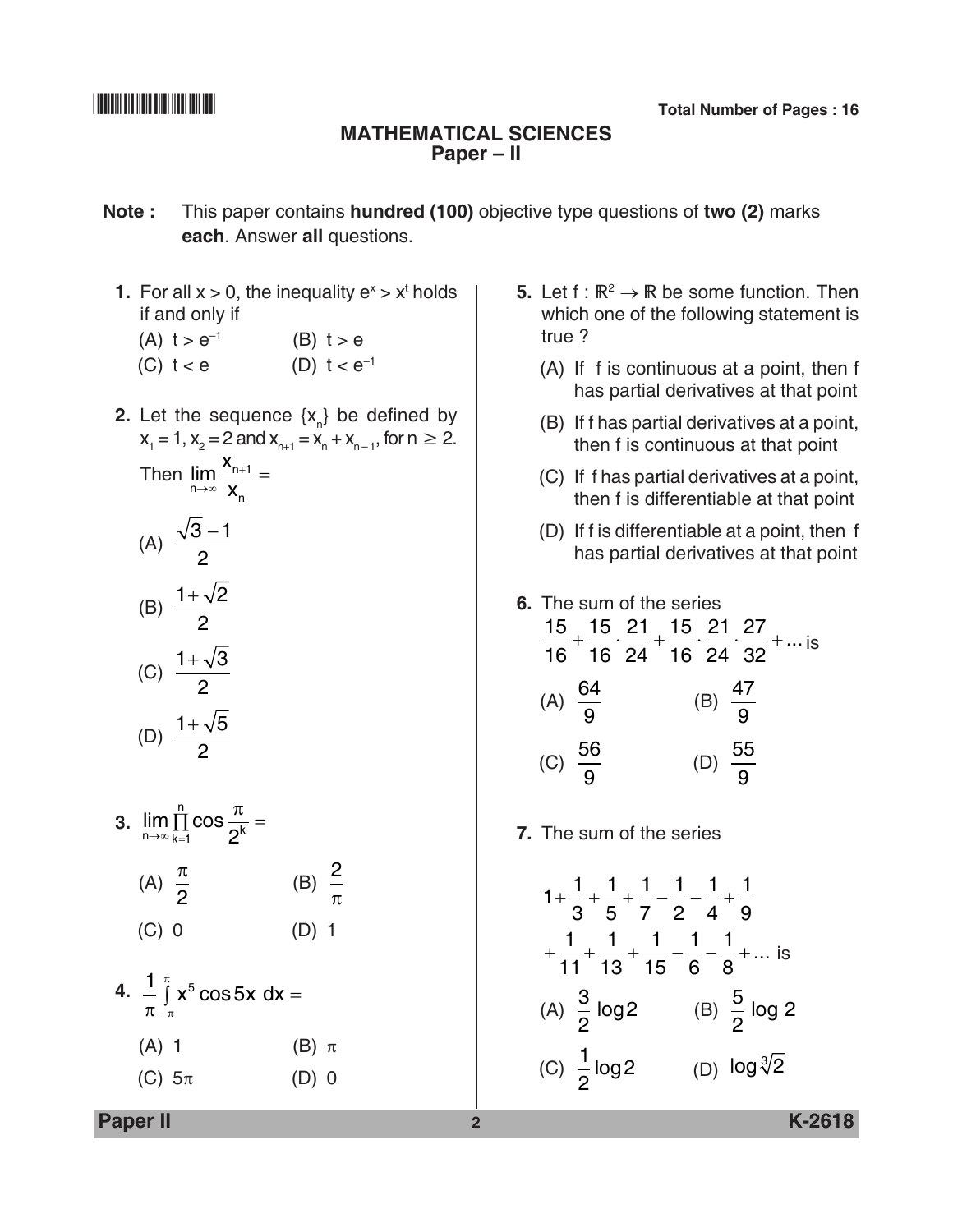**8.** The series 
$$
\sum_{k=1}^{\infty} \left( \frac{1}{k} + (-1)^k \frac{1}{k^2} \right)
$$
 is

- (A) Convergent
- (B) Oscillating
- (C) Divergent
- (D) Conditionally convergent
- **9.** Let {a<sub>n</sub>} be a sequence of positive real numbers such that  $\lim_{n\to\infty} \frac{a_{n+1}}{a} < 1$ . n n a →∞ a  $\frac{+1}{-}$  < 1. Then
	- $\lim_{n\to\infty} a_n =$
	- (A) 0
	- (B) 1
	- $(C)$  ∞
	- (D) limit does not exist
- **10.** If  $a_n > 0$  for all  $n \ge 1$  and  $\sum_{n=1}^{\infty} a_n$ , a<sub>n</sub> converges,<br>1
	- then  $\sum_{n=1}^{\infty} \sqrt{a_n a_{n+1}}$
	- (A) converges
	- (B) diverges
	- (C) oscillates
	- (D) converges to the same sum as  $\sum_{n=1}^{\infty} a_n$ 1

11. 
$$
\lim_{n \to \infty} \left( \sqrt[n+1]{(n+1)!} - \sqrt[n]{n!} \right) =
$$
  
(A) e \t(B) e<sup>2</sup>  
(C) e<sup>-1</sup> \t(D) e<sup>-2</sup>

**12.** Which one of the following series diverges ?

(A) 
$$
1 + \frac{1}{\sqrt{2}} - \frac{2}{\sqrt{3}} + \frac{1}{\sqrt{4}} + \frac{1}{\sqrt{5}} - \frac{2}{\sqrt{6}} + \dots
$$
  
\n(B)  $\sum_{n=1}^{\infty} (-1)^n n^{-n}$   
\n(C)  $\sum_{n=2}^{\infty} \frac{(-1)^n}{\log n}$   
\n(D)  $\sum_{n=1}^{\infty} \frac{(-2)^n}{n^2}$ 

**13.** Consider the subspace of  $\mathbb{R}^6$  spanned by the columns of the following  $6 \times 8$  matrix. What is its dimension ?

|         |         |  |         |  | $\begin{pmatrix} 0 & -2 & 0 & -3 & 10 & 9 & 10 & 1.5 \ 0 & 0 & 0 & -8 & 10 & 9 & 10 & 2.5 \end{pmatrix}$                                                                                                                                                                                                                                                                                                                         |
|---------|---------|--|---------|--|----------------------------------------------------------------------------------------------------------------------------------------------------------------------------------------------------------------------------------------------------------------------------------------------------------------------------------------------------------------------------------------------------------------------------------|
|         |         |  |         |  |                                                                                                                                                                                                                                                                                                                                                                                                                                  |
|         |         |  |         |  | $\begin{array}{ ccc } \hline \multicolumn{3}{ c }{0} & \multicolumn{3}{ c }{0} & \multicolumn{3}{ c }{0} & \multicolumn{3}{ c }{0} & \multicolumn{3}{ c }{0} & \multicolumn{3}{ c }{0} & \multicolumn{3}{ c }{0} & \multicolumn{3}{ c }{0} & \multicolumn{3}{ c }{0} & \multicolumn{3}{ c }{0} & \multicolumn{3}{ c }{0} & \multicolumn{3}{ c }{0} & \multicolumn{3}{ c }{0} & \multicolumn{3}{ c }{0} & \multicolumn{3}{ c }{0$ |
|         |         |  |         |  | $\begin{pmatrix} 0 & 0 & 0 & 0 & 0 & -3 & 5 & 4.5 \\ 0 & 0 & 0 & 0 & 0 & 0 & 0 & 0 \end{pmatrix}$                                                                                                                                                                                                                                                                                                                                |
|         |         |  |         |  |                                                                                                                                                                                                                                                                                                                                                                                                                                  |
| $(A)$ 6 |         |  | $(B)$ 5 |  |                                                                                                                                                                                                                                                                                                                                                                                                                                  |
| $(C)$ 4 | $(D)$ 3 |  |         |  |                                                                                                                                                                                                                                                                                                                                                                                                                                  |

- **14.** What is the shortest distance in  $\mathbb{R}^3$ between the point (1, 2, 3) and the plane  $x + y + z = 0$ ?
	- (A) 6
	- (B)  $3\sqrt{2}$
	- (C)  $2\sqrt{3}$
	- (D)  $\sqrt{6}$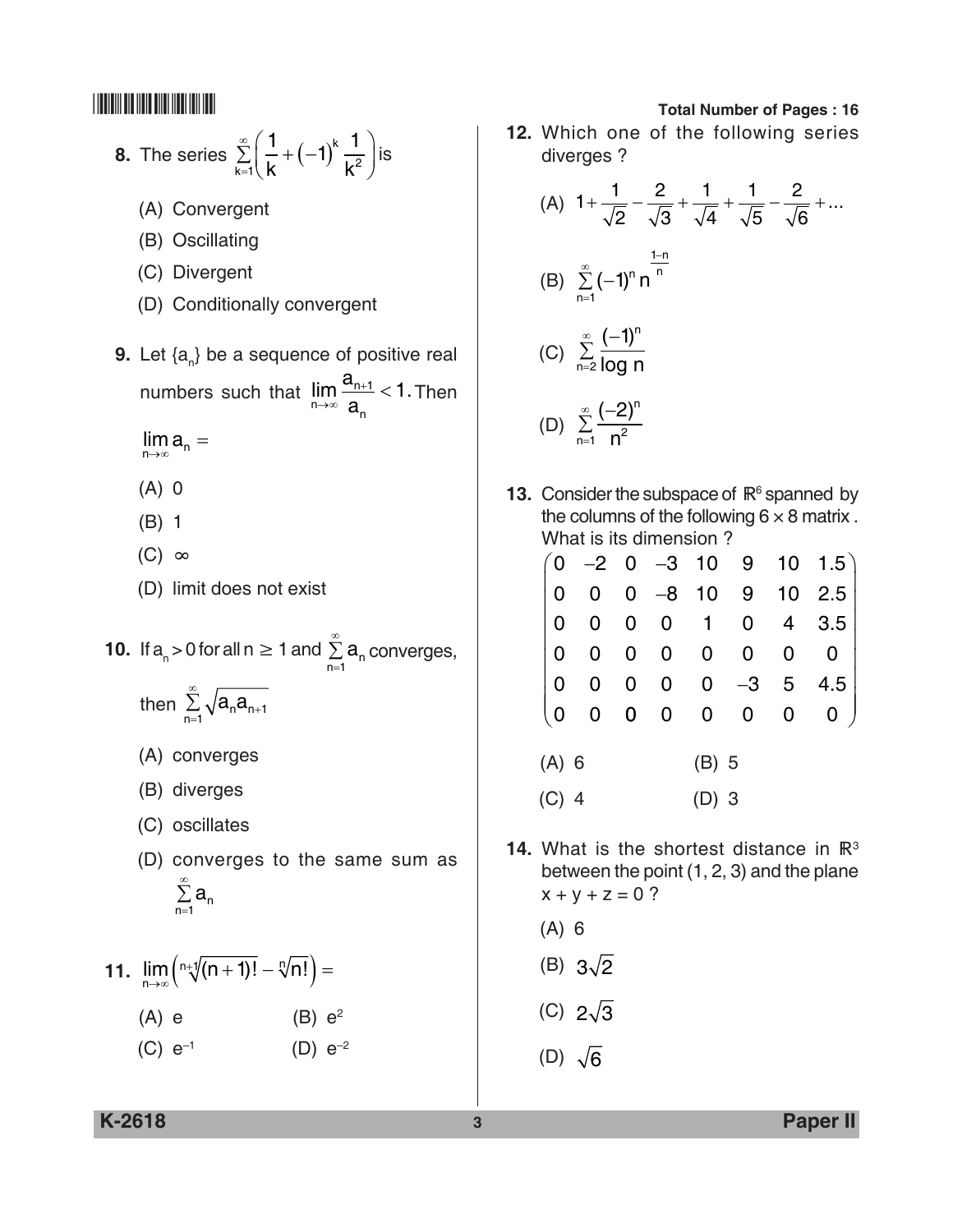**15.** Which one of the following is an eigenvalue of the matrix below?

|                       |                |              | 4              |   |
|-----------------------|----------------|--------------|----------------|---|
| 5                     | 5              | 5            | 5              |   |
|                       |                |              |                |   |
| $\overline{c}$        | $\overline{c}$ | $\mathbf{2}$ | $\overline{2}$ |   |
| (A)<br>$\overline{4}$ |                |              | (B)            | 5 |
| (C)<br>-7             |                |              | (D)            | 2 |

**16.** If a  $3 \times 3$  real matrix A has eigenvalues 2,  $\frac{3}{2}$  and  $-\frac{1}{2}$ , which one of the following is an eigenvalue of  $8A^3 + 5I - 4A^{-2}$ , where I denotes the identity matrix of size  $3 \times 3$  ?

| $(A) - 12$ | $(B) - 11$ |
|------------|------------|

- $(C) 10$  (D) 9
- **17.** Suppose that M is a  $4 \times 7$  real matrix that is row equivalent to the following matrix

|  |  |  | $\begin{pmatrix} 0 & 1 & 2 & 3 & 0 & 2 & 0 \ 0 & 0 & 0 & 0 & 1 & 3 & 0 \ 0 & 0 & 0 & 0 & 0 & 0 & 1 \ 0 & 0 & 0 & 0 & 0 & 0 & 0 \end{pmatrix}$ |
|--|--|--|-----------------------------------------------------------------------------------------------------------------------------------------------|
|  |  |  |                                                                                                                                               |
|  |  |  |                                                                                                                                               |

 Which of the following statement about M is not necessarily true ?

- (A) All entries in the first column of M are zero
- (B) The first three rows of M are linearly independent
- (C) The third and fourth column of M are linearly dependent
- (D) The second, fifth and seventh columns of M span its column space

# \*K2618\* **Total Number of Pages : 16**

**18.** Consider the similarity equivalence relation on  $6 \times 6$  real matrices with characteristic polynomial  $(t-6)^6$  and minimal polynomial  $(t-6)^3$ . How many equivalence classes are there ?

| $(A)$ 3 | $(B)$ 4 |
|---------|---------|
| $(C)$ 5 | $(D)$ 6 |

**19.** Let A be  $4 \times 5$  real matrix. Consider the system  $Ax = b$  of linear equations where x is a  $5 \times 1$  column matrix of indeterminates and b is some fixed  $4 \times 1$  column matrix with real entries. Suppose that A is row equivalent to the matrix R below and that c and d below are both solutions to  $A\underline{x} = \underline{b}$ . (The entry  $\overline{z}$  in  $\underline{d}$  is unknown at the moment)

$$
R = \begin{pmatrix} 1 & -2 & -1 & -3 & 0 \\ 0 & 0 & 0 & 0 & 1 \\ 0 & 0 & 0 & 0 & 0 \\ 0 & 0 & 0 & 0 & 0 \end{pmatrix}, e = \begin{pmatrix} 1 \\ 2 \\ 3 \\ 4 \\ 4 \end{pmatrix}, d = \begin{pmatrix} z \\ 3 \\ 4 \\ 5 \end{pmatrix}.
$$
  
What is the value of z?  
(A) 4 (B) 5

(C) 6 (D) 7

**20.** The rank and signature of the quadratic form  $-xy + z^2$  in three variables over the reals is

| $(A)$ $(3, 3)$ | $(B)$ $(2, 1)$ |
|----------------|----------------|
| $(C)$ $(3, 1)$ | $(D)$ $(3, 2)$ |

- **21.** Which one of the following is false ?
	- (A) A skew-symmetric matrix of odd order is singular
	- (B) Two similar matrices have the same minimal polynomial
	- (C) A matrix B is nilpotent if and only if its trace is zero
	- (D) If a matrix A is similar to a diagonal matrix, then A is similar to its transpose

**Paper II 4 K-2618**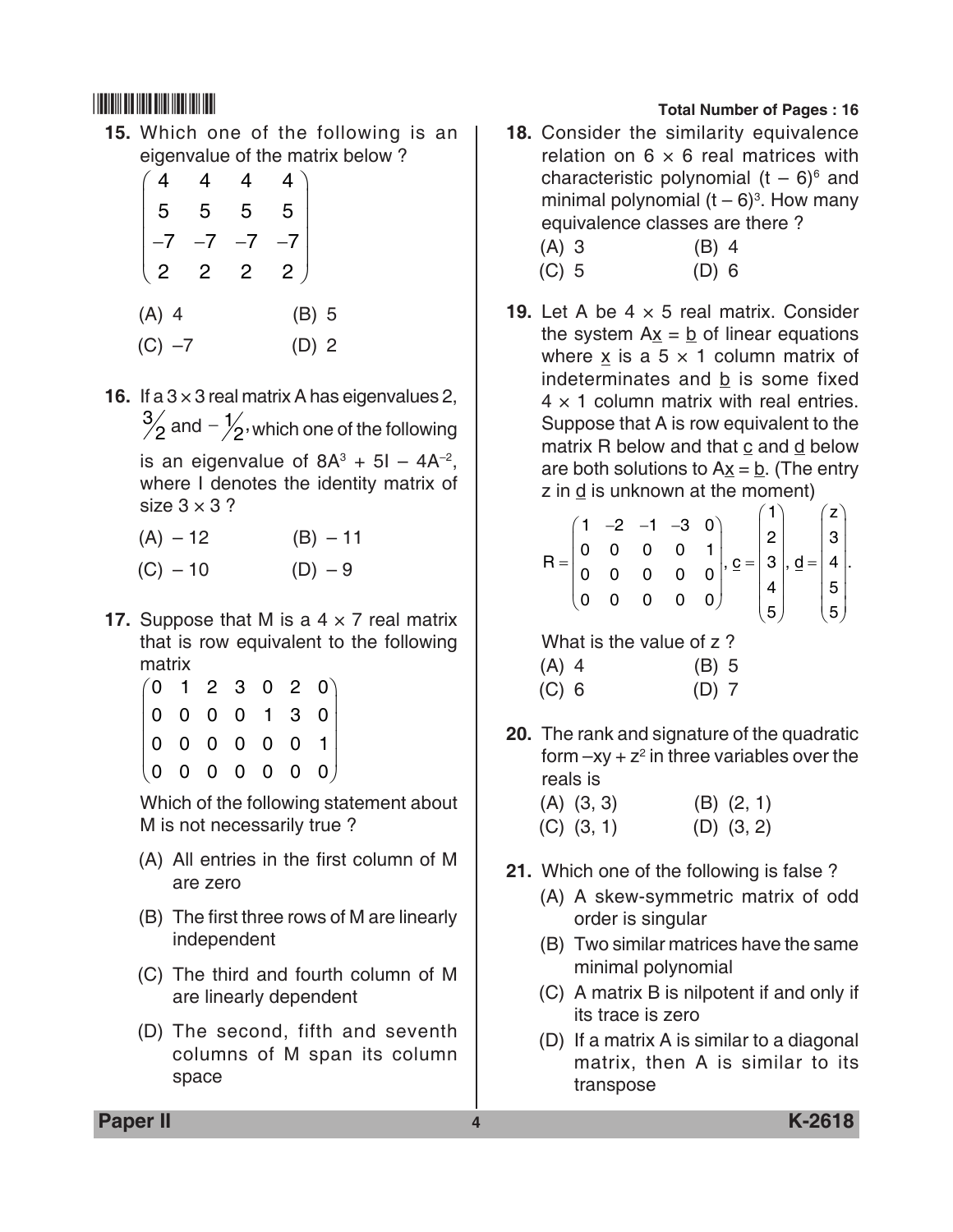- **22.** If A and B are square matrices of order n, which one of the following is never possible ?
	- (A) rank  $(A + B)$  > rank  $(A)$  + rank  $(B)$
	- (B) rank  $(A + B) <$  rank  $(A) +$  rank  $(B)$
	- (C) rank  $(A + B) =$ rank  $(A) +$ rank  $(B)$
	- (D) rank  $(A + B) =$ rank  $(A) -$ rank  $(B)$
- **23.** In a group of order 15, the number of subgroups of order 3 is
	- (A) 3 (B) 5
	- $(C)$  1 (D) 2
- **24.** Number of positive integers < 51 and divisible by 2 or 3 is
	- (A) 30 (B) 34
	- (C) 25 (D) 33
- **25.** If G is an arbitrary group of even order 2n, then
	- (A) G has a proper normal subgroup which is not trivial
	- (B) G admits a quotient group of order n
	- (C) G has a subgroup of order 2
	- (D) G admits a quotient group of order 2
- **26.** If Z is the centre of a group G of order 121, then
	- (A) Z is a trivial group
	- (B)  $Z \neq G$
	- (C) Z must be equal to G
	- (D) Z is always a cyclic group

- **27.** If R is an Euclidean domain then which one of the following is true ?
	- (A) The polynomial ring R[X] is also an Euclidean domain
	- (B) The polynomial ring R[X] is a principal ideal domain
	- (C) Every ideal of R is principal
	- (D) Every quotient ring R is a domain
- **28.** If F is a degree 4 extension field of the field of rational numbers Q, then which one of the following is true ?
	- (A) F is always a Galois extension of Q with Galois group cyclic
	- (B) F need not be a Galois extension of Q
	- (C) F is always a Galois extension of Q with Galois group may not be cyclic
	- (D) F is never a Galois extension of Q
- **29.** For  $n \ge 2$ , let  $(\mathbb{Z}/n\mathbb{Z})^*$  be the group of units of  $\mathbb{Z}/n\mathbb{Z}$ . Which one of the following is cyclic ?
	- $(A)$   $(\mathbb{Z}/8\mathbb{Z})^*$  (B)  $(\mathbb{Z}/15\mathbb{Z})^*$
	- (C)  $(\mathbb{Z}/10\mathbb{Z})^*$  (D)  $(\mathbb{Z}/35\mathbb{Z})^*$
- **30.** Which one of the following cannot be the order of a finite field ?

| $(A)$ 25 | $(B)$ 21 |
|----------|----------|
| $(C)$ 16 | $(D)$ 9  |

**31.** The number of group homomorphisms from the group  $\mathbb{Z}/5\mathbb{Z}$  onto the group  $\mathbb{Z}/3 \mathbb{Z}$  is

| $(A)$ 0 | $(B)$ 15 |
|---------|----------|
|         |          |

(C) 3 (D) 1

**K-2618 5 Paper II**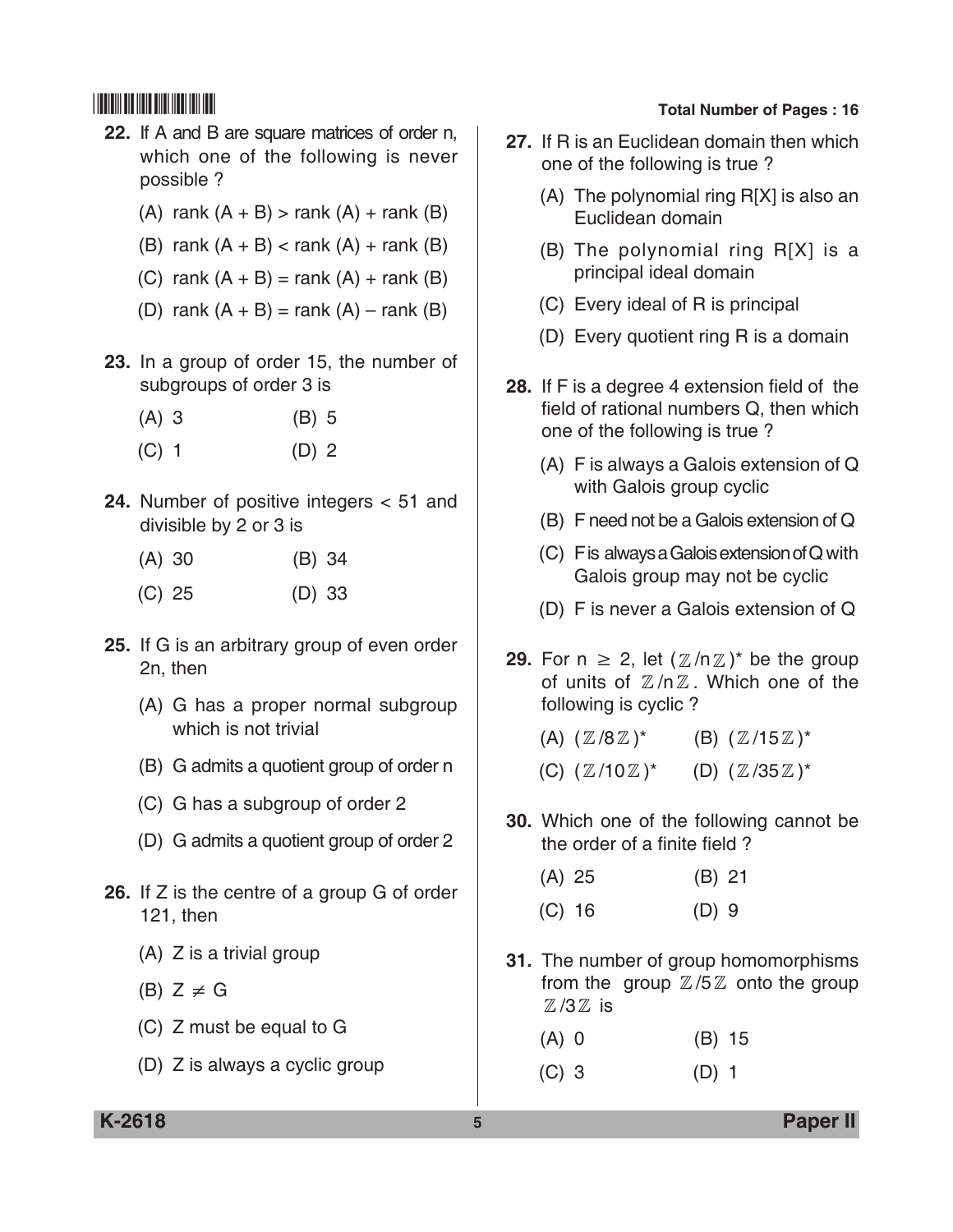- **32.** Let p be a prime number greater than 1. Which one of the following statement is true ?
	- (A) Upto isomorphism, there is a unique field of order  $p^2$
	- (B) There may not be any field whose order is  $p<sup>3</sup>$
	- (C) Any field of order  $p^2$  is contained in a field of order p<sup>3</sup>
	- (D) If  $n > 1$  is an integer, then there are non-isomorphic fields  $F_1$  and  $F_2$ such that  $|F_1| = |F_2| = p^n$
- **33.** Which one of the following sequences is bounded and of finite range but does not have a limit ?

(A) 
$$
\{i^n\}
$$
,  $i = \sqrt{-1}$  (B)  $\{\frac{(-1)^n}{n}\}$ 

$$
(C) \left\{1+\frac{(-1)^n}{n}\right\} \qquad (D) \ \{n^2\}
$$

- **34.** One of the values of i<sup>i</sup>, i =  $\sqrt{-1}$  is
	- (A)  $e^{-\pi}$  $\frac{\pi}{2}$ (C)  $e^{-\frac{\pi}{2}}$ (D)  $e^{\pi}$
- **35.** Let f and g be two entire functions such that for all  $z \in \mathbb{C}$ , Re f (z)  $\leq k$  Re g(z), for some real constant k. Then  $|f(z) - kg(z)|$  is
	- $(A)$  k|z<sup>2</sup>|
	- $(B) \leq k|z|$
	- (C) a constant
	- $(D)$  k|e<sup>z</sup>|

- **36.** Let  $f: \mathbb{C} \to \mathbb{C}$  be a non-constant entire function. Then
	- $(A)$   $f(\mathbb{C})$  is finite
	- (B)  $\overline{f(C)}$  is compact
	- (C)  $\overline{f(C)} = C$
	- (D)  $f(\mathbb{C})$  is not dense in  $\mathbb C$

37. 
$$
\int_{|z|=1} \frac{z^{n-1}}{3z^n - 1} dz =
$$
\n(A)  $\frac{2\pi i}{3}$   
\n(B)  $\frac{\pi i}{3}$   
\n(C)  $\frac{4\pi i}{3}$   
\n(D)  $-\frac{\pi i}{3}$ 

- **38.** The harmonic conjugate of  $u = \cos x \cosh y$  is
	- (A)  $v = \sin x \sinh y$
	- (B)  $v = -\cos x \sinh y$
	- (C)  $v = -\sin x \sinh y$
	- (D)  $v = -\sin x \cosh y$
- **39.** The function  $f(z) = \frac{\pi \cot \pi z}{z}$ z  $(z) = \frac{\pi \cot \pi z}{z^2}$  has
	- (A) a pole of order  $3$  at  $z = 0$  and a simple pole at  $z = 1$
	- (B) a pole of order 2 at  $z = 0$  and a simple pole at  $z = 2$
	- (C) a pole of order  $3$  at  $z = 0$  and a pole of order 2 at  $z = 1$
	- (D) a pole of order  $2$  at  $z = 0$  and a pole of order 2 at  $z = 2$

**Paper II 6 K-2618**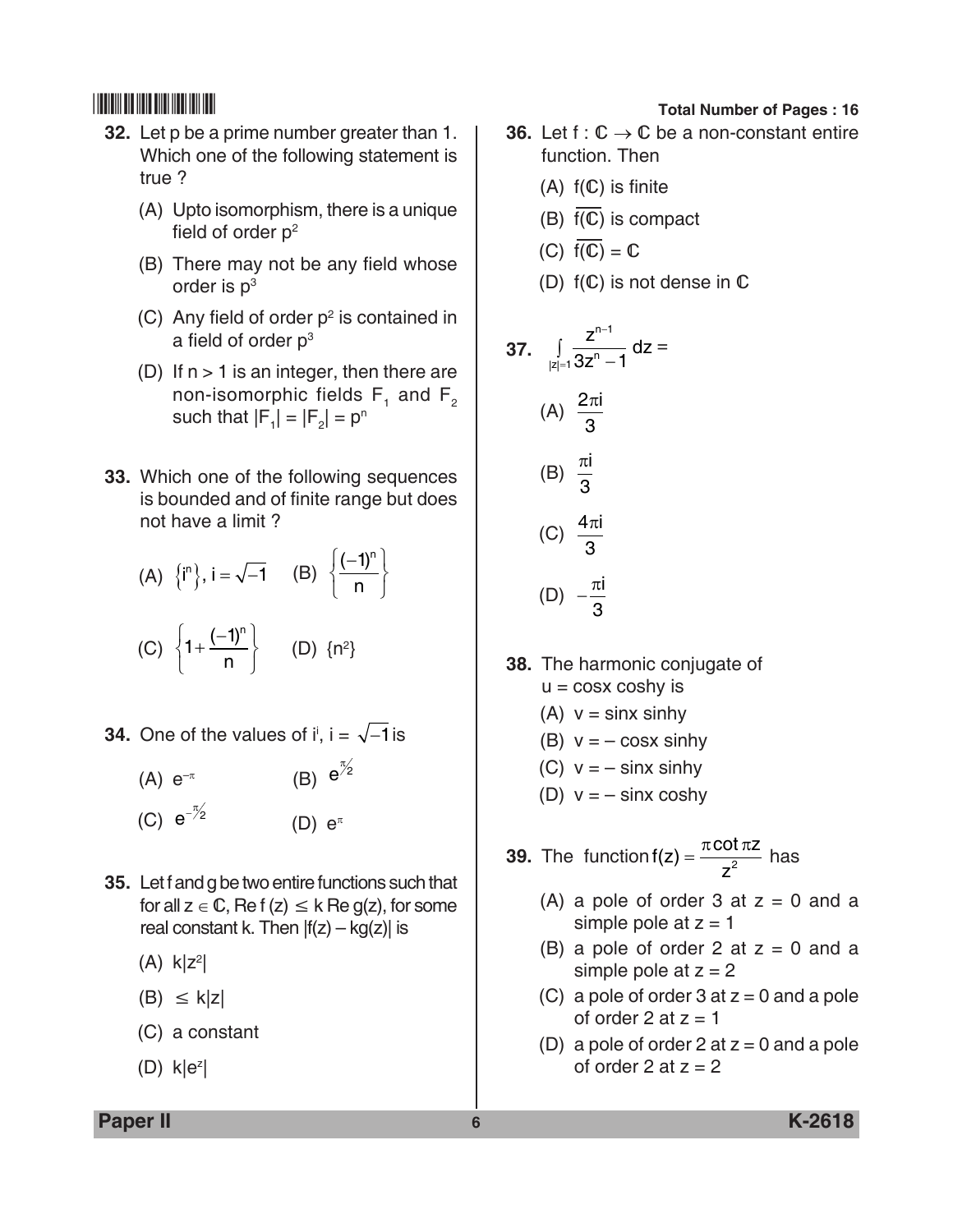- **40.** Suppose  $x^2 + y + 4i$  and  $-3 + ix^2y$  are conjugate to each other and x, y are real. Then  $(x, y)$  could be
	- $(A)$   $(1, 4)$   $(B)$   $(1, -4)$
	- $(C)$  (-1, 4)  $(D)$  (2, 4)
- **41.** If  $z \in \mathbb{C}$ , then  $|\sin z|$  is
	- (A) bounded by 1
	- (B) unbounded
	- (C) bounded by  $2\pi$
	- (D) not periodic
- **42.** The set  $\{z \in \mathbb{C} : |z 4| = |z + 4|\}$  is
	- (A) an ellipse in the complex plane
	- (B) a circle in the complex plane
	- (C) a point in the complex plane
	- (D) a line in the complex plane
- **43.** The boundary of  $A = \{x \times 0 | -1 < x < 1\}$  in  $\mathbb{R}^2$  is
	- $(A) \{-1 \times 0, 1 \times 0\}$
	- (B)  $\{x \times 0\} -1 < x < 1\}$
	- (C)  $\{x \times 0\} -1 \le x \le 1\}$
	- (D)  $\{x \times 0 | x \in \mathbb{R}\}\$
- **44.** Let **R** have the standard topology and let f :  $\mathbb{R} \to \mathsf{A} = \{a, b, c\}$  be defined by  $\int a$ , if  $x = 0$ 
	- $f(x) = \begin{cases} b, & \text{if } x > \end{cases}$  $\begin{cases} c, & \text{if } x < 0 \end{cases}$  $\begin{cases} 0, & \text{if } x > 0 \end{cases}$

 Then the quotient topology induced by f on A is

- (A)  $\{\phi, A, \{a\}, \{b\}, \{b, c\}, \{a, b\}\}\$
- (B)  $\{\phi, A, \{a\}, \{c\}, \{a, c\}\}\$
- (C)  $\{\phi, A, \{a\}, \{b\}, \{a, b\}\}\$
- (D) {φ, A, {b}, {c}, {b, c}}

# \*K2618\* **Total Number of Pages : 16**

- **45.** Which one of the following statement is correct ?
	- (A) The set Q of all rationals is not connected but locally connected in
	- (B) The set  $A = \{x$ x  $=\left\{ x\right. \times \left. \frac{1}{x} \right| 0 < x \leq$ ⇃  $\overline{\mathcal{L}}$  $\overline{\phantom{a}}$  $\left\{ \right\}$  $\int$  $\begin{array}{c} 1 \ -1 \end{array}$  is

compact in  $\mathbb{R}^2$ 

(C) The set  $S = \left\{ x \times \sin \frac{1}{x} \right\}$  $=\begin{cases} x \times \sin^{-1} 0 < x \leq 1 \end{cases}$ ⇃  $\overline{\mathcal{L}}$  $\mathbf{I}$  $\left\{ \right\}$ J  $\sin\frac{1}{x}\Big|0 < x \leq 1\Big|$  is

not compact in  $\mathbb{R}^2$ 

- (D) The set  $A = \begin{cases} \frac{1}{n} \end{cases}$  $=\left\{\frac{1}{n}\right|n \in \mathbb{Z}$ ⇃  $\overline{\mathcal{L}}$  $\mathbf{I}$  $\left\{ \right\}$ J  $\frac{1}{n}\left| n \in \mathbb{Z}^+ \right|$  is compact in  $R$
- **46.** Let X be a set consisting of three elements. How many different topologies are there on X each consisting of exactly five open sets ? (These five to include the empty set and the whole set X)

| (B) 6 |
|-------|
|       |

- (C) 12 (D) 20
- **47.** Let  $f: X \rightarrow Y$  be a continuous surjective map from a connected and compact space X to a connected and Hausdorff space Y. Which of the following is not necessarily true for f ?
	- (A) The image under f of a closed set of X is closed in Y
	- (B) The inverse image under f of a compact set of Y is compact
	- (C) The inverse image under f of a connected set of Y is connected
	- (D) The inverse image under f of a disconnected set of Y is disconnected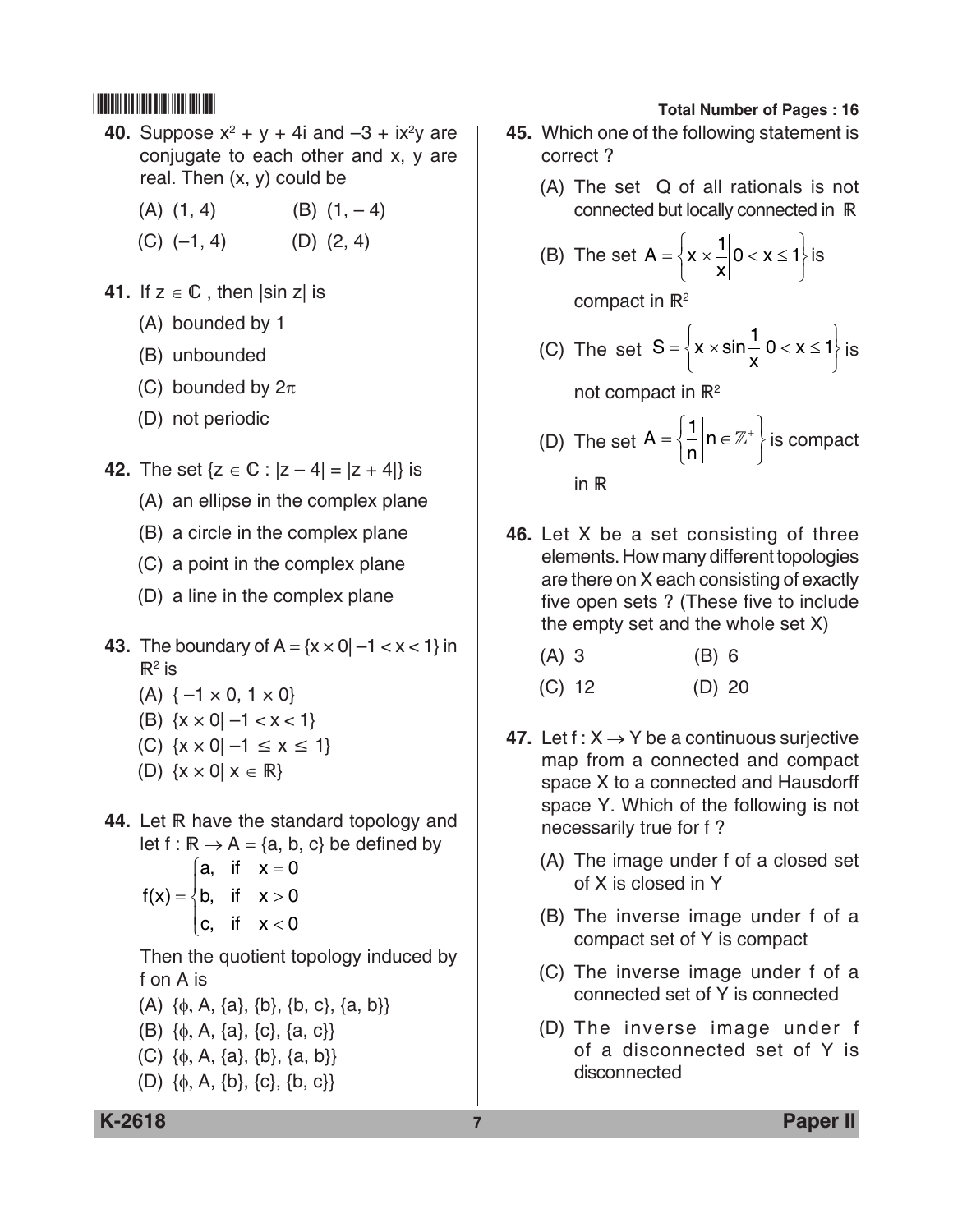- **48.** Let A be a subset of a topological space X. Then which one of the following is not correct ?
	- (A) A is closed if and only if it contains all its limit points
	- (B) A is closed if and only if BdA  $\subset$  A
	- (C) A is open if and only if  $A \cap BdA = \phi$
	- (D)  $X \neq Int A \cup BdA \cup Int(A^c)$
- **49.** If φ(x) is a solution of the differential equation  $\frac{dy}{dx}$ dx  $+$  (cos x)y  $=$  sin x cos x

then  $\phi(x)$  is equal to

- (A) (sinx  $-1$ ) + c e<sup>-sinx</sup>, where c is an arbitrary constant
- (B) (sinx  $-1$ ) + c e<sup>sinx</sup>, where c is an arbitrary constant
- (C)  $(sinx + 1) + e^{cos x}$
- (D)  $(sinx + 1) + 2e^{sinx}$
- **50.** The roots  $m_{1}$ ,  $m_{2}$  of the auxiliary equation for the system of differential equations  $\frac{dx}{dt} = x + y;$  $\frac{dy}{dt}$  = 4x – 2y, are
	- $(A)$   $(3, -2)$
	- (B) (–3, –2)
	- (C) (–3, 2)
	- (D) (3, 2)

# \*K2618\* **Total Number of Pages : 16**

**51.** The critical point (0, 0) of the linear system

$$
\frac{dx}{dt} = a_1x + b_1y;
$$
  

$$
\frac{dy}{dt} = a_2x + b_2y,
$$

 is stable if and only if both roots of the auxiliary equation of the system have

- (A) Positive real parts
- (B) Equal real parts
- (C) Non-positive real parts
- (D) Non-equal positive real parts
- **52.** The general second order partial differential equation (p.d.e.)  $Au_{xx} + Bu_{xy} + Cu_{yy} + Du_x + Eu_y + Fu = G$  is called
	- (A) Elliptic p.d.e. if  $B^2 4AC = 0$
	- (B) Elliptic p.d.e. if  $B^2 4AC > 0$
	- (C) Elliptic p.d.e. if  $B^2 4AC < 0$
	- (D) Hyperbolic p.d.e. if  $B^2 4AC < 0$
- **53.** The integral surface satisfying the linear partial differential equation  $x(y^2 + z)p - y(x^2 + z)q = (x^2 - y^2)z$ containing the straight line  $x + y = 0$ ,  $z = 1$ , is
	- (A)  $x^2 y^2 + 2xyz 2z + 2 = 0$
	- (B)  $x^2 + y^2 + 2xyz 2z + 2 = 0$
	- (C)  $x^2 + y^2 2xyz 2z + 2 = 0$
	- (D)  $x^2 + y^2 + 2xyz + 2z + 2 = 0$

**Paper II 8 K-2618**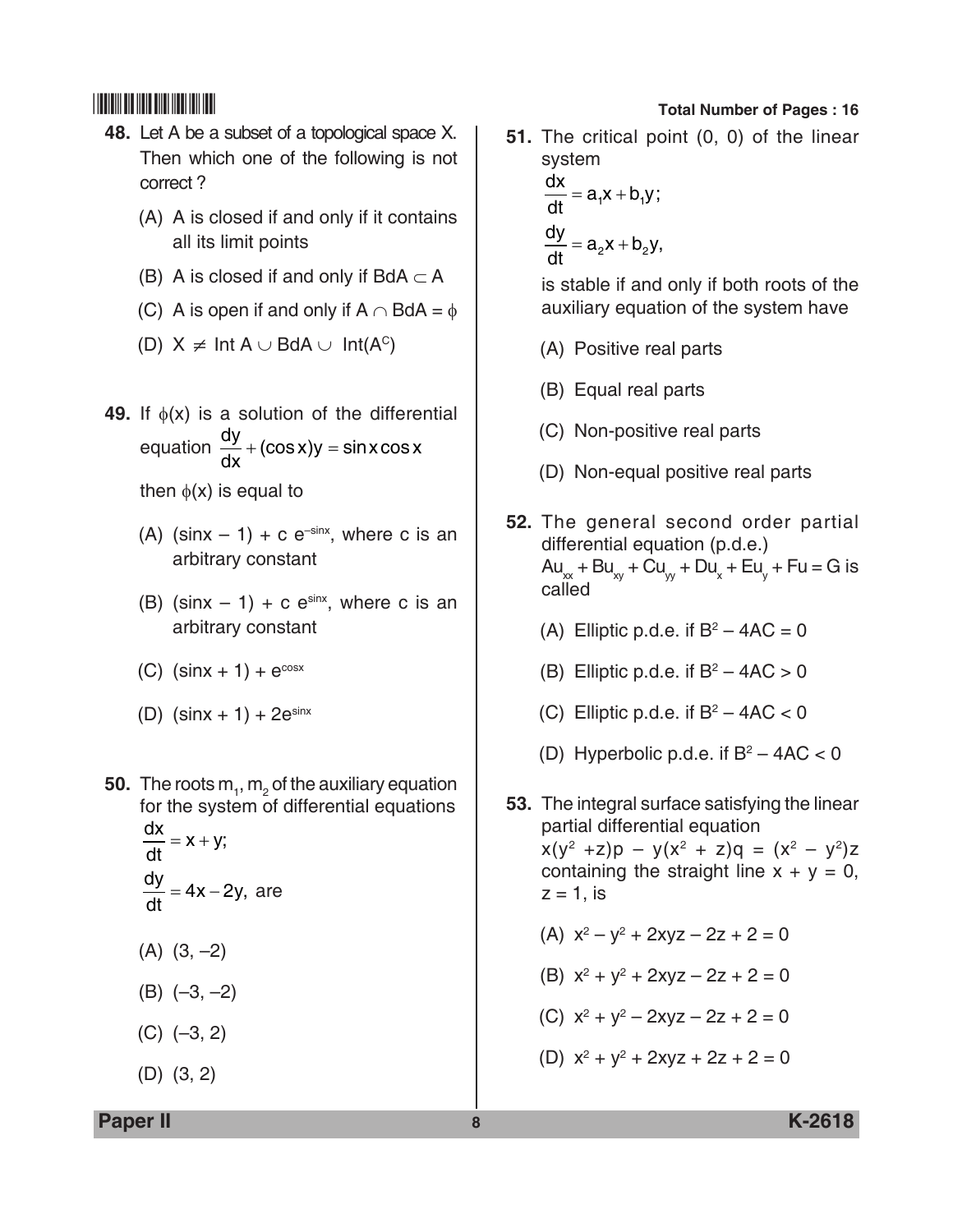**54.** The function

$$
u_n(x,t) = \left(A_n \cos \frac{n\pi ct}{L} + B_n \sin \frac{n\pi ct}{L}\right) \sin \frac{n\pi x}{L}
$$

is the solution of

- (A) One dimensional wave equation when the string is clamped in position at  $x = 0$  and  $x = L$
- (B) One dimensional heat equation with  $u(0, t) = 0$ ,  $u(L, t) = 0$
- (C) Poisson's equation with  $u(x, 0) = u(L, t) = 0$
- (D) Two dimensional heat equation
- **55.** An iterative formula by Newton-Raphson's method to compute the reciprocal of a natural number N, is
	- (A)  $x_{n+1} = x_n(2 Nx_n)$

(B) 
$$
x_{n+1} = x_n(1 - Nx_n)
$$

(C) 
$$
x_{n+1} = x_n^2 (x_n - N)
$$

(D) 
$$
x_{n+1} = x_n(2 + Nx_n)
$$

**56.** For the evaluation of  $\int f(x) dx$ , the a

Simpson's one-third rule requires the interval [a, b] to be divided into

- (A) an odd number of subintervals of equal width
- (B) an even number of subintervals of equal width
- (C) any number of subintervals of non equal width
- (D) an even number of subintervals of variable width

# \*K2618\* **Total Number of Pages : 16**

**57.** The necessary and sufficient condition for convergence of an iterative method of the form  $X^{(K+1)} = H X^{(K)} + C$ ,  $K = 0, 1, 2, ...$ is that, the eigenvalues  $\lambda_{\sf i}$  of the iteration matrix H satisfy

$$
(A) |\lambda_{i}(H)| = 1
$$

(B) 
$$
|\lambda_i(H)| > 1
$$

(C) 
$$
|\lambda_i(H)| < 1
$$

- (D)  $|\lambda_i(H)| \ge 1$
- **58.** The extremal of the functional  $(1 + y<sup>{n2}</sup>)$ 0  $\int_0^1 (1 + y^{n^2}) dx$  with  $y(0) = 0$ ,  $y'(0) = 1$ ,  $y(1) = 1$ ,  $y'(1) = 1$ , is (A)  $y = x^3$ (B)  $y = x^2$  $(C)$   $y = x$ (D)  $y = \sqrt{x}$
- **59.** The shortest distance between the parabola  $y = x^2$  and the straight line  $x - y = 5$  is

(A) 
$$
\frac{19}{8}\sqrt{2}
$$
\n(B)  $\frac{19}{7}\sqrt{2}$ \n(C)  $\frac{19}{8}\sqrt{3}$ \n(D)  $\frac{8}{19}\sqrt{2}$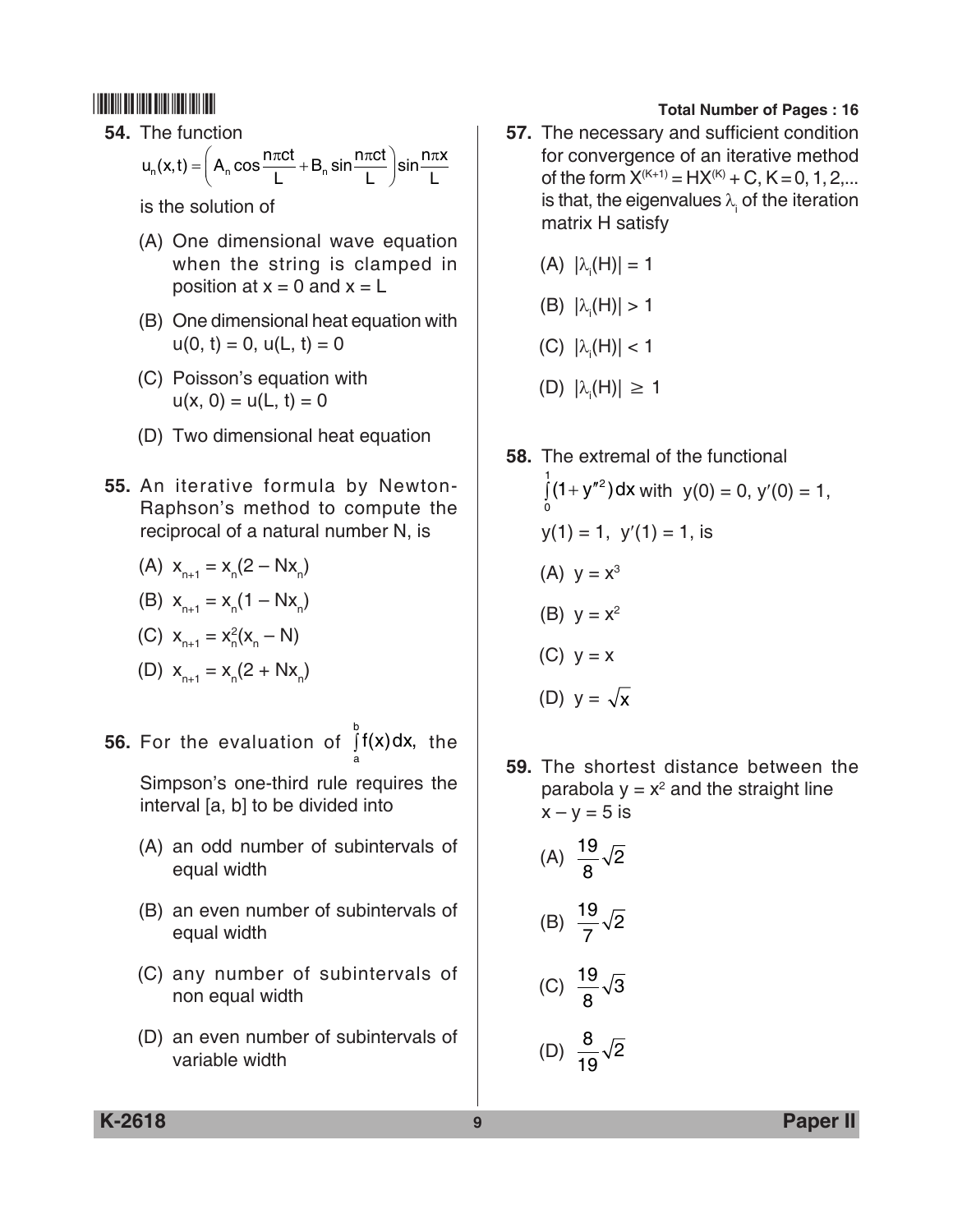- **60.** If a body is moving under no external forces about a fixed point in the body, then, which one of the following is true ?
	- (A) The kinetic energy of the system is not constant
	- (B) The angular momentum is unaltered during motion
	- (C) The potential energy of the system is not constant
	- (D) The angular momentum varies during the motion
- **61.** The expectation of the total number of points obtained when three fair dice are rolled together once is
	- (A) 10.5 (B) 6.0
	- (C) 12.5 (D) 11.0
- **62.** Let  $\{X_{n}\}$  be a sequence of independent random variables with

$$
P[X_n = 0] = 1 - \frac{1}{n}, P[X_n = 1] = \frac{1}{n}.
$$

 $n = 1, 2,...$  Then

- (A)  $X_n \rightarrow 0$  almost surely
- (B)  $X_n \rightarrow 1$  in probability
- (C)  $X_n \rightarrow 0$  in mean square
- (D)  $X_n \rightarrow 1$  in mean square
- **63.** Which of the following statement is not true ?
	- (A) Difference of two independent Poisson processes is again a Poisson process
	- (B) Homogeneous Poisson process is Markovian
	- (C) Inter-arrival time distribution in a Poisson process is exponential
	- (D) Poisson process is a renewal process

# \*K2618\* **Total Number of Pages : 16**

- **64.** In a regression model with non-zero mean error, which of the following is true for the OLS estimators of the regression coefficient β and error variance  $\sigma^2$  ?
	- (A) Both are unbiased and consistent
	- (B) Both cannot be simultaneously unbiased and consistent
	- (C) Both are consistent
	- (D) Both are unbiased
- **65.** Which of the following functions defined on (–∞, ∞) is not a characteristic function ?
	- (A) 1
	- $(B)$   $e^{it}$
	- $(C)$   $e^{-it}$
	- (D)  $e^{it} + e^{-it}$
- **66.** If the mean of a Poisson random variable X is 5 then  $E(X^2) =$ 
	- (A) 25
	- (B)  $\frac{1}{5}$
	- (C) 30
	- (D)  $\sqrt{5}$
- **67.** If X follows F distribution with degrees of freedom m and n then  $\frac{1}{1}$ X follows
	- (A) t-distribution with  $m + n$  degrees of freedom
	- (B) Chi-square distribution with  $m + n$ degrees of freedom
	- (C) Exponential distribution with mean  $m + n$
	- (D) F-distribution with degrees of freedom n and m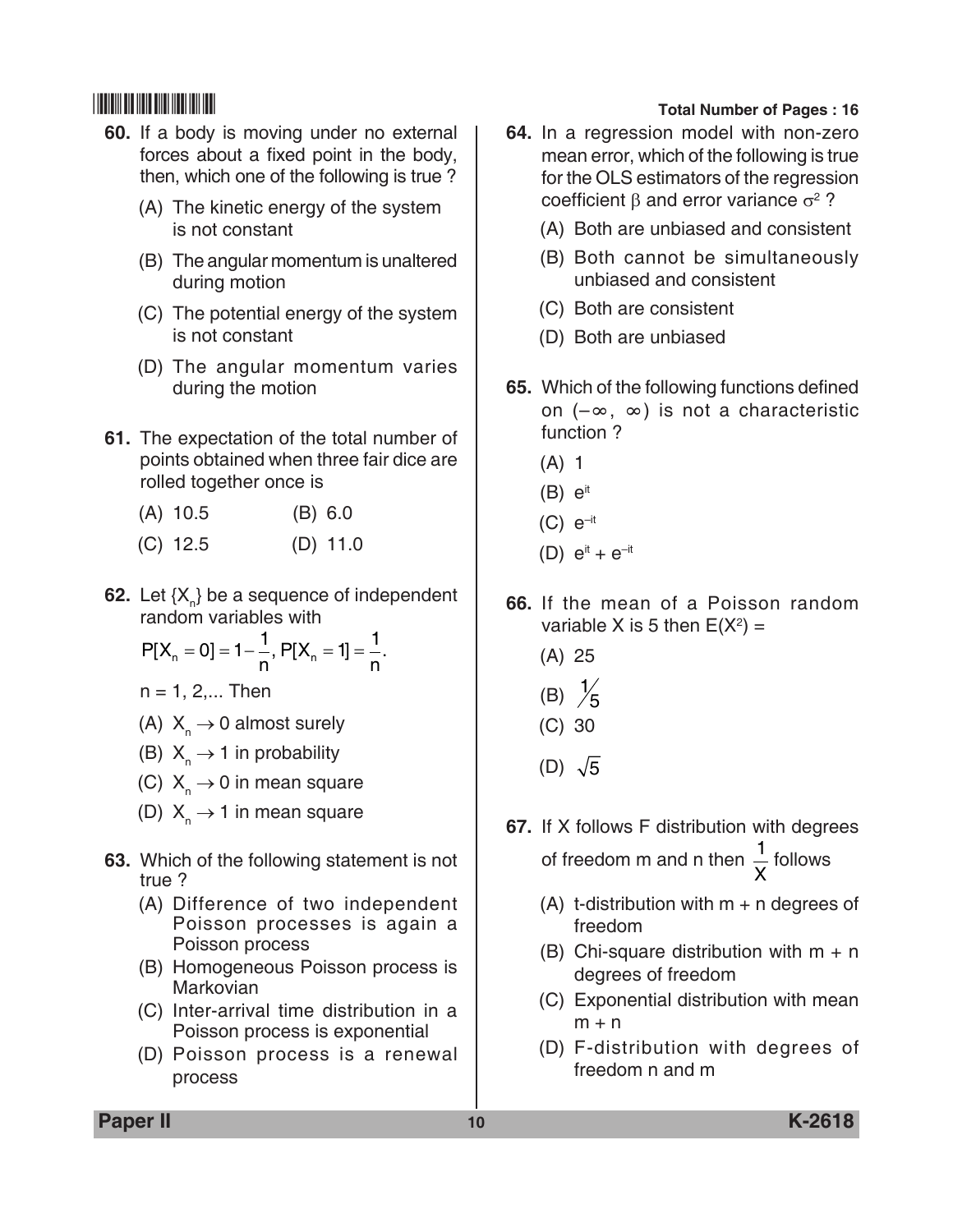- **68.** Which of the following is always the lowest significance level at which a null hypothesis is rejected ?
	- (A) t-value
	- (B) significance level
	- (C) confidence level
	- (D) p-value
- **69.** A test function is said to be unbiased if
	- (A) its power is less than the size
	- (B) its power is greater or equal to the size
	- (C) its significance level is pre-specified
	- (D) the test function is estimable
- **70.** If a′θ is an estimable linear parametric function in a less than full rank Gauss-Markov model (Y, A $\theta$ ,  $\sigma^2I_{\rho}$ ), then which one of the following is the BLUE of a′θ?
	- (A)  $a'(A'A)^{-1}A'y$ , where y is a realization of Y
	- (B) a′ (A′A)– A′Ay, where y is a realization of Y
	- (C)  $a' (A'A)^{-1} (A'A)^{-1} y$ , where y is a

realization of Y

(D)  $a' (A'A)^T A'y$ , where y is a realization of Y

## \*K2618\* **Total Number of Pages : 16**

**71.** Let  $Y_1$ ,  $Y_2$  be independent random variables following the linear model,  $Y_1 = \alpha + \varepsilon_1, Y_2 = 2\alpha + \varepsilon_2$ . Which of the following is the least squares estimator of  $\alpha$  ?

(A) 
$$
\frac{1}{5}(2Y_1 + Y_2)
$$
  
\n(B)  $\frac{1}{5}(Y_1 + 2Y_2)$   
\n(C)  $2Y_1 + Y_2$   
\n(D)  $Y_1 + 2Y_2$ 

- **72.** Let Y ~  $N_p$  ( $\mu, \sigma^2 I_p$ ) and A, B be two conformable matrices. Then the random vectors AY and BY are independent if and only if
	- $(A)$  AB = 0
	- $(B)$  AB = I
	- (C)  $(AB)^2 = AB$

(D) 
$$
AB = BA \neq 1
$$

**73.** If a 3×1 vector Y is distributed as

N<sub>3</sub>(0, I<sub>3</sub>) and B = 
$$
\begin{pmatrix} 1/3 & 1/3 & 1/3 \\ 1/3 & 1/3 & 1/3 \\ 1/3 & 1/3 & 1/3 \end{pmatrix}
$$
, then

the distribution of Y′BY is

- (A)  $N_3(0, 1)$
- (B) Chi-square with 1 degree of freedom
- (C) Chi-square with 2 degrees of freedom
- (D) Chi-square with 3 degrees of freedom

**K-2618 11 Paper II**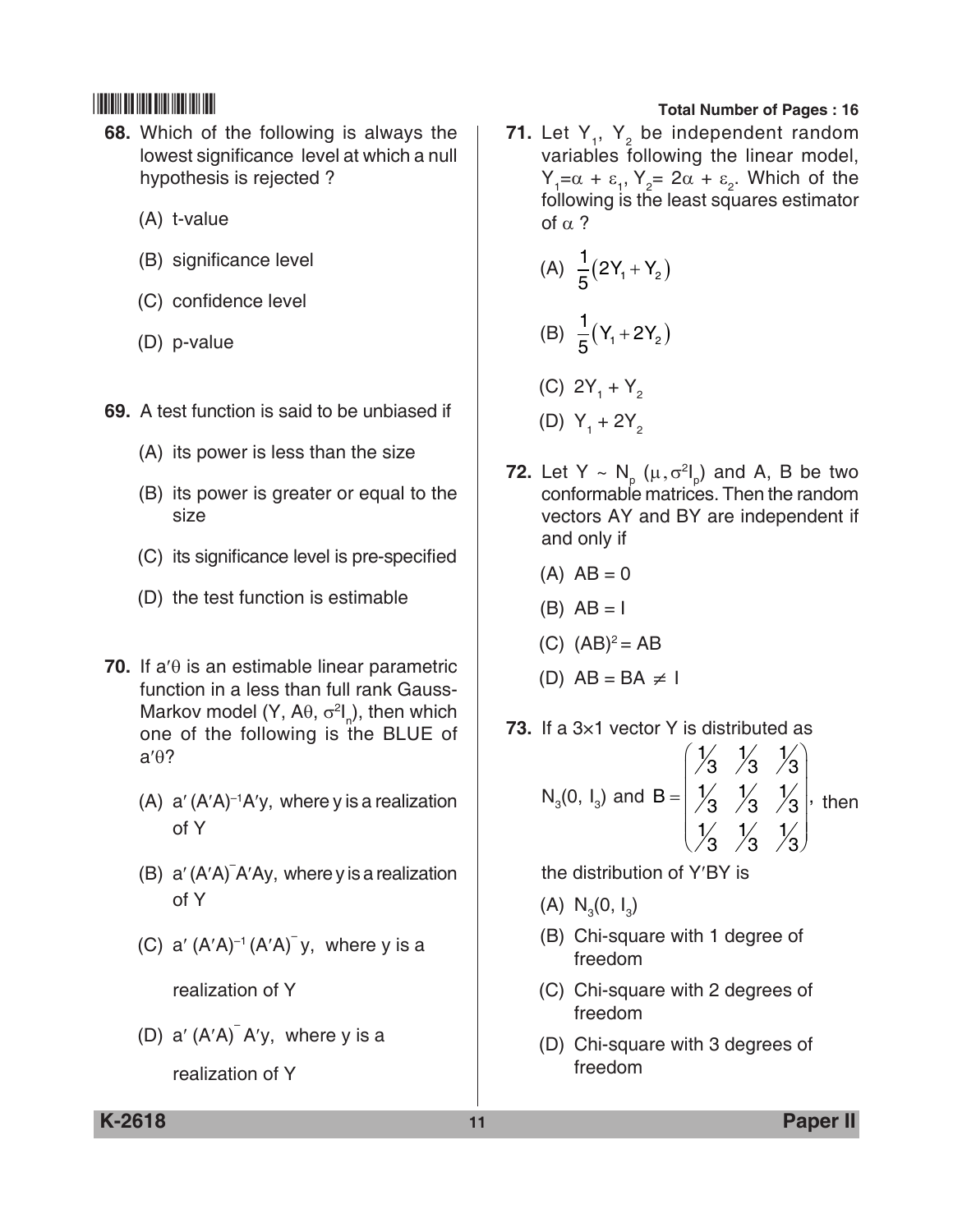- **74.** If  $\rho_{\mathrm{wsy}}$  denotes the intra-class correlation coefficient in a systematic sampling, then the variance of the estimator under systematic sample is less than the variance of the estimator under simple random sampling with replacement if
	- (A)  $\rho_{\text{wsy}} > 0$  (B)  $\rho_{\text{wsy}} > \frac{1}{n-1}$ 1

$$
(C)\ \rho_{\scriptscriptstyle \sf wsy}\leq 0 \qquad \quad (D)\ \rho_{\scriptscriptstyle \sf wsy}\leq -\frac{1}{n-1}
$$

- **75.** RBD is an example of which one of the following ?
	- (A) Disconnected design
	- (B) Connected, balanced and orthogonal design
	- (C) Connected and balanced but not orthogonal design
	- (D) Connected and orthogonal but not balanced design
- **76.** Given the block A, B , AC, BC, which of the following is confounded ?
	- (A) B
	- (B) AB
	- (C) AC
	- (D) ABC
- **77.** Three components with failure rates  $25 \times 10^{-3}$ ,  $32 \times 10^{-3}$  and  $43 \times 10^{-3}$  are arranged in series. What is the system failure rate ?
	- $(A)$  25  $\times$  10<sup>-3</sup>
	- (B)  $43 \times 10^{-3}$
	- $(C) 10^{-1}$
	- (D) 1

- **78.** In an M/M/1/∞/FIFO queue with arrival rate 3 and service rate 4, the mean queue length under steady state is
	- (A)  $\frac{4}{9}$ 3
	- (B)  $\frac{3}{4}$
	- 4
	- (C) 3
	- (D)  $\frac{9}{4}$ 4
- **79.** The feasible region of a linear programming problem is
	- (A) Convex
	- (B) Concave
	- (C) Spherical
	- (D) Cylindrical
- **80.** If X and Y are independent Poisson (1) random variables, what is the distribution of  $X + Y$ ?
	- (A) Poisson (2)
	- (B) Poisson (1)
	- (C) Binomial  $(2, \frac{1}{2})$
	- (D) Geometric  $(\frac{1}{2})$
- **81.** If X and Y are independent Poisson (2) random variables, what is the conditional expectation of X given  $X + Y = 10$  ?
	- (A) 10
	- (B) 2
	- (C) 1
	- (D) 5

**Paper II 12 K-2618**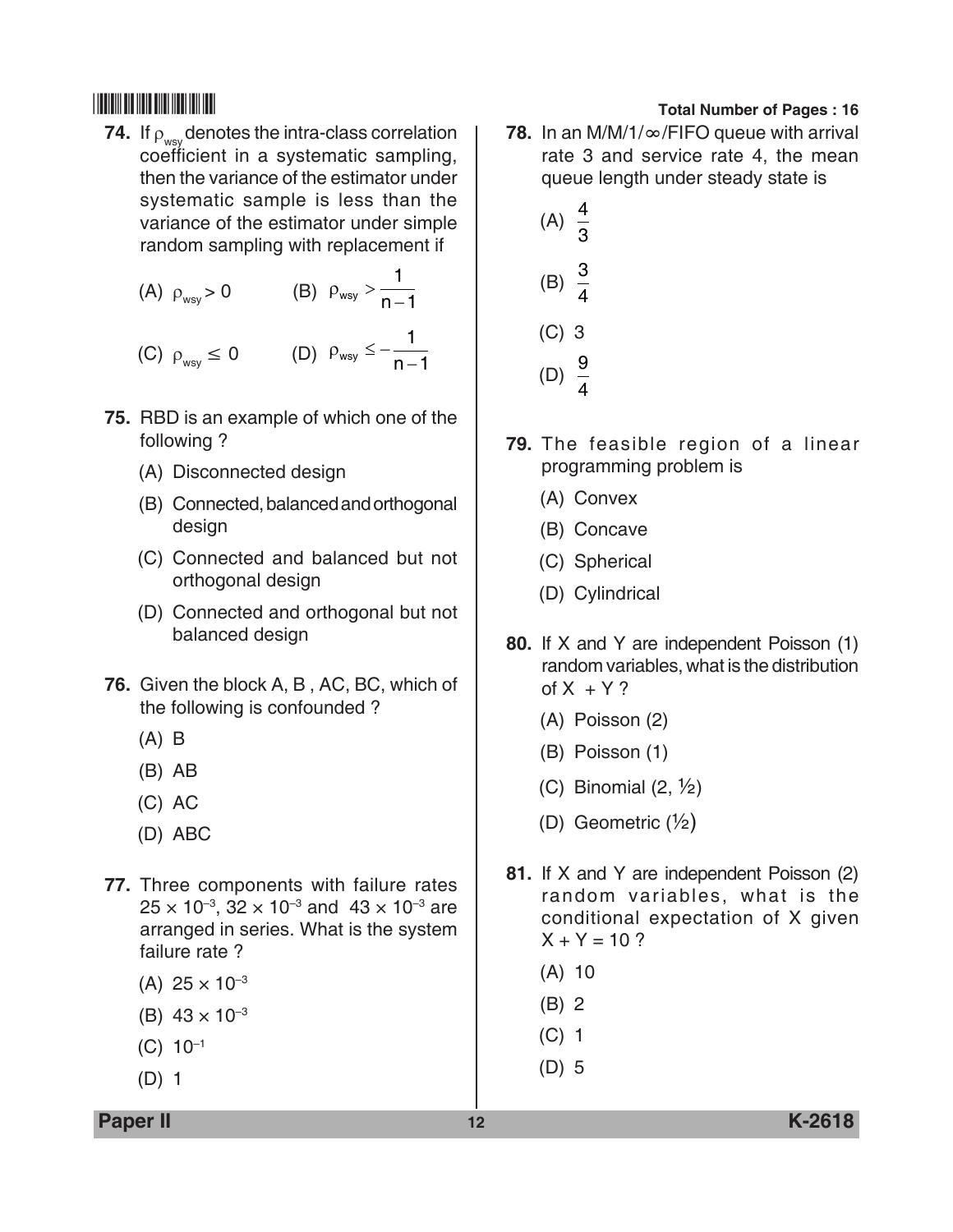- **82.** If  $X_1$ ,  $X_2$ ,...,  $X_n$  are i.i.d. standard exponential, what is the distribution of n  $\times$  min { $X_1$ ,...,  $X_n$ } ?
	- (A) Exponential with mean n
	- (B) Exponential with mean 1
	- (C) Exponential with mean  $\frac{1}{1}$ n
	- (D) Exponential with mean –1
- **83.** If  $(X_1, ..., X_d)$  is a d-variate normal random vector, which one of the following need not be true ?
	- (A) All marginals are normal
	- (B) All linear combinations are normal
	- (C) Variance-covariance matrix is positive definite
	- (D) Conditional distribution of  $X<sub>1</sub>$  given  $\bm{\mathsf{X}}_{_2},...,\bm{\mathsf{X}}_{_\text{d}}$  is normal
- **84.** If X and Y are i.i.d. exponential with mean 1, what is the distribution of X  $X + Y$ ?
	- (A) F with degrees of freedom 1, 2
	- (B) Uniform over (0, 1)
	- (C) Standard Cauchy
	- (D) Normal  $(\frac{1}{2}, 2)$

**85.** Given that F, G, H are distribution functions and  $F_1 = \frac{F+G+H}{3}$  $\frac{3}{3}$ , F<sub>2</sub> = F<sup>2</sup>GH,  $F_3 = \frac{2F + 3G + H}{6}$  $=\frac{2F+3G+H}{6}$ ,  $F_4 = \frac{F+G+H}{2}$ , which

of the following is true ?

- (A)  $F_1$  is a distribution function but not  $\mathsf{F}_{_2}\!,\,\mathsf{F}_{_3}\!,\,\mathsf{F}_{_4}\,$
- (B)  $F_2$  is a distribution function but not  $\mathsf{F}_{_{1}},\,\mathsf{F}_{_{3}},\,\mathsf{F}_{_{4}}$
- (C)  $F_1$  and  $F_2$  are distribution functions but not  $\mathsf{F}_{_3}$  and  $\mathsf{F}_{_4}$
- (D)  $F_1$ ,  $F_2$ ,  $F_3$  are distribution functions but not  $\overline{F}_4$
- **86.** Let (X, Y) have distribution function F(x, y),  $-\infty < x$ , y  $< \infty$ . Which of the following is not true ?
	- (A) For a fixed  $y_0$ , F(x,  $y_0$ ) is nondecreasing and right continuous
	- (B) For any x,  $F(x, \infty) = 1$
	- (C) For any x,  $F(-\infty, x) = 0$
	- (D) For  $y_1 < y_2$ ,  $F(x, y_2) F(x, y_1) \ge 0$ ,  $-\infty < x < \infty$
- **87.** Let  $\{X_n, n \geq 0\}$  be a Markov chain with states 0, 1, 2 and  $p_{00} = p_{02} = p_{11} = p_{12}$  $= p_{20} = p_{21} = \frac{1}{2}$ . What is the stationary distribution ?
	- (A)  $\left( \begin{array}{c} 1 \end{array} \right)$ 6 1 6  $\left(\frac{1}{6},\frac{1}{6},\frac{2}{3}\right)$ (B)  $\left(\frac{1}{6}\right)$ 3 1 3  $\left(\frac{1}{3},\frac{1}{3},\frac{1}{3}\right)$ (C)  $\left(\frac{1}{4}\right)$ 4 1 4  $\left(\frac{1}{4},\frac{1}{4},\frac{1}{2}\right)$ (D)  $\left(\frac{1}{6}\right)$ 8 1 4  $\left(\frac{1}{8},\frac{1}{4},\frac{5}{8}\right)$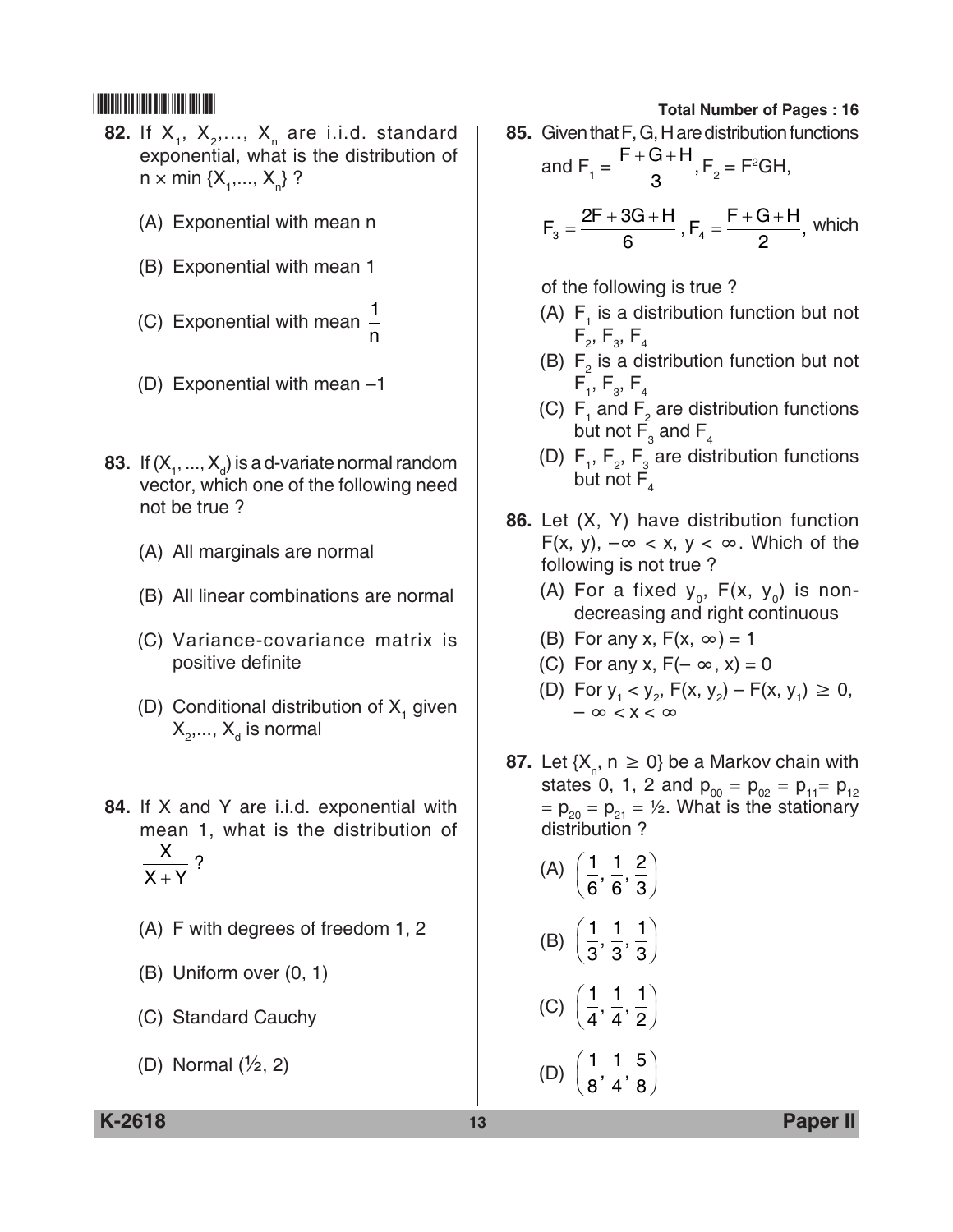- **88.** Consider a Markov chain with states 1, 2 and  $p_{12} = \frac{1}{3} = 1 - p_{21}$ . What is  $\lim_{n\to\infty}$ p $_{11}^{(n)}$  ?
	- (A) 0
	- (B) 1
	- (C)  $\frac{1}{2}$ 3
	- (D)  $\frac{2}{9}$ 3
- **89.** With reference to characteristic functions, which of the following is not true ?
	- (A) A characteristic function can be complex valued
	- (B) Product of two or more characteristic functions is a characteristic function
	- (C) Modulus of a characteristic function is a characteristic function
	- (D) A characteristic function is always real valued
- **90.** What is a sufficient condition for a block design with 5 treatments and 5 blocks to be connected ?
	- (A) Rank of its design matrix is 9
	- (B) Rank of its design matrix is 8
	- (C) Rank of its design matrix is 7
	- (D) Rank of its design matrix is 10

- **91.** What is the steady state distribution of the number of customs in a G/M/1 system at the arrival time points ?
	- (A) Uniform
	- (B) Binomial
	- (C) Poisson
	- (D) Geometric
- **92.** If  $Z = (U, V, W)$  and  $V(Z) = | 2 \cdot 3 \cdot 0 |$ ſ  $\setminus$  $\mathsf{I}$  $\mathsf{I}$  $\overline{\phantom{a}}$  $\setminus$  $\bigg)$  $\overline{\phantom{a}}$  $\overline{\phantom{a}}$  $\overline{\phantom{a}}$ 523 230 303

what is the variance of  $U - 2V + W$ ?

- (A) 0
- (B) 18
- (C) 11
- (D) 6
- **93.** Let  $\{X_n, n \geq 1\}$  be a sequence of independent random variables with  $P(X_n = 0) = \frac{1}{n}$  $\frac{1}{n}$  = 1 – P(X<sub>n</sub> = 1), n  $\geq$  1. What is  $P(X_{n} = 0$  infinitely often) equal to ?
	- (A) 0
	- (B) ½
	- (C) 1
	- $(D) < 1$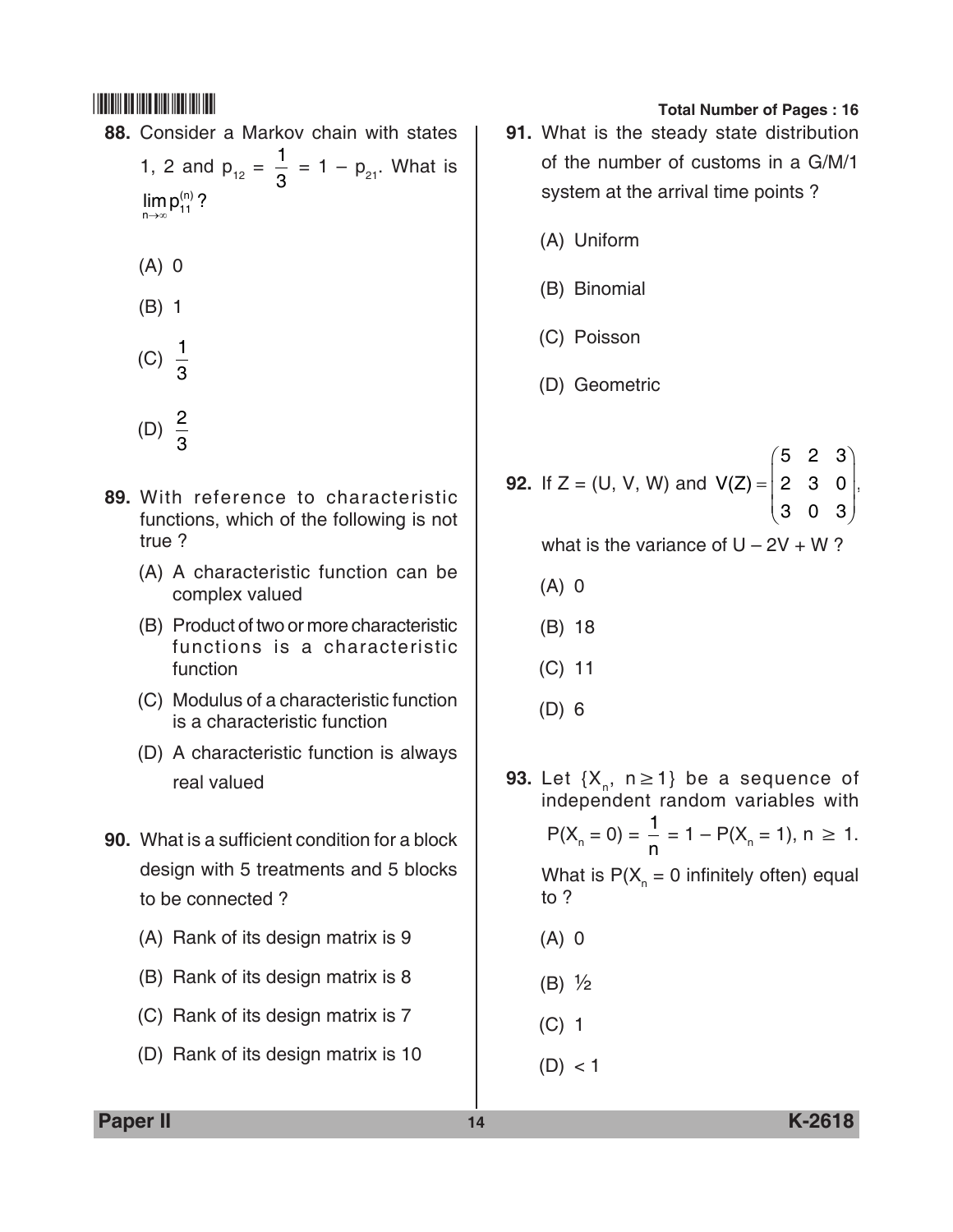- **94.** If X is a random variable with unit mean then the correct inequality is
	- (A)  $E(e^{-X}) \ge e$
	- (B)  $E(e^{-x}) \le e$
	- (C)  $E(e^{-x}) \ge \frac{1}{e}$

(D) 
$$
E(e^{-x}) \leq \frac{1}{e}
$$

- **95.** What is Durbin-Watson test used for in regression analysis ?
	- (A) Testing multicollinearity
	- (B) Testing the presence of

autocorrelation

- (C) Testing homoscedasticity
- (D) Testing the relevance of

regression

- **96.** Which of the following is the correct inequality for the variances under random sampling (ran) proportional allocation (pa) and optimum allocation (opt) ?
	- (A)  $V_{\text{ran}}(\overline{V}_{\text{st}}) \leq V_{\text{na}}(\overline{V}_{\text{st}}) \leq V_{\text{out}}(\overline{V}_{\text{st}})$
	- (B)  $V_{\text{ran}}(\overline{V}_{\text{st}}) \geq V_{\text{na}}(\overline{V}_{\text{st}}) \geq V_{\text{on}}(\overline{V}_{\text{st}})$
	- (C)  $V_{\text{ran}}(\overline{y}_{st}) \geq V_{\text{opt}}(\overline{y}_{st}) \geq V_{\text{na}}(\overline{y}_{st})$
	- (D)  $V_{\text{res}}(\overline{V}_{\text{st}}) \leq V_{\text{est}}(\overline{V}_{\text{st}}) \leq V_{\text{res}}(\overline{V}_{\text{st}})$

## \*K2618\* **Total Number of Pages : 16**

- **97.** In case of autocorrelated regression model with lagged dependent variable, the appropriate method of estimation is
	- (A) Generalised least squares
	- (B) Ridge estimator
	- (C) Feasible generalised least squares
	- (D) Instrumental variable method
- **98.** The over all significance of the regression model is tested using
	- (A) ANOVA
	- (B) t-test
	- $(C)$  R<sup>2</sup>- coefficient of variation
	- (D) Adjusted-R2
- **99.** In a BIBD with parameters v, b, r, k, λ, which of the following is not true ?
	- $(A)$   $\frac{r}{r}$ b  $=\frac{k}{v}$  (B)  $\frac{\lambda}{k-v}$  $\frac{\lambda}{-1} = \frac{r}{v-1}$
	- (C)  $v \ge b$  (D)  $b \ge v$
- **100.** In a Gauss-Markov model, what is the sum of dimension of the estimation space and dimension of the error space equal to ?
	- (A) Number of parameters in the model
	- (B) Rank of the model
	- (C) Number of parameters minus the rank of the model
	- (D) Rank of the model minus the number of parameters in the model

\_\_\_\_\_\_\_\_\_\_\_\_